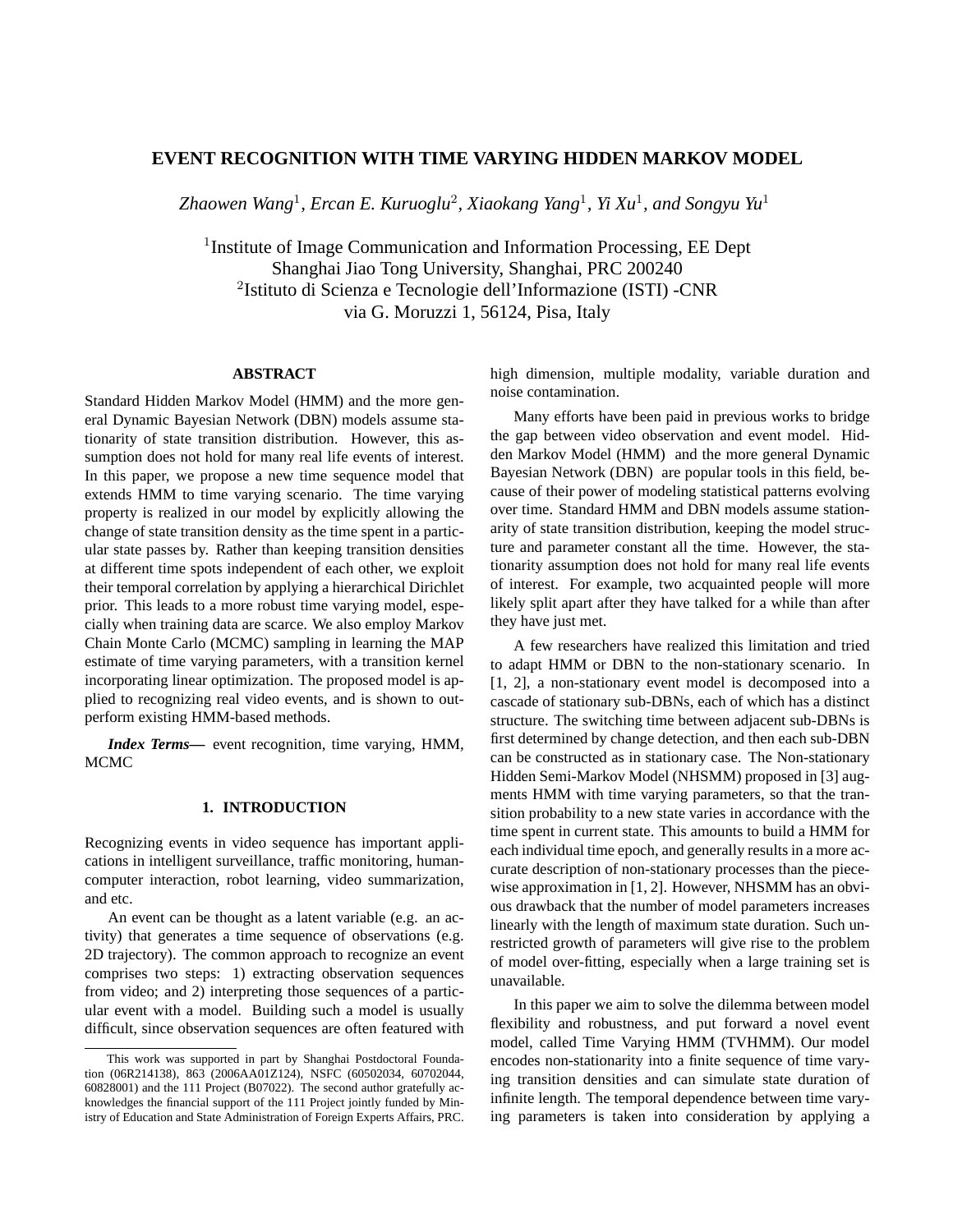hierarchical Dirichlet prior. In this way, transition densities of different time spots are optimized jointly and over-fitting can be avoided. We employ an efficient Markov Chain Monte Carlo (MCMC) method in learning the time varying parameters, which gives a better MAP estimate than simple EM algorithm. The proposed model is shown to perform better than other HMM-based methods in the recognition of real life activities.

### **2. TIME VARYING HMM**

#### **2.1. Time Varying Transition Matrix**

Following the notations in HMM, we denote here the hidden state at time t as  $q_t$ , and its observation as  $O_t$ . The hidden state can have one of N possible values  $\{S_1, ..., S_N\},\$ and the observation value can be either discrete or continuous. The distribution of observation conditioned on hidden state,  $P(O_t|q_t)$ , is known as the measurement model. And the state transition distribution  $P(q_{t+1}|q_t)$ , also characterized by a  $N \times N$  transition probability matrix **A**, is the dynamic model. In TVHMM, the transition matrix A is defined to change as the time spent so far in current state elapses, and falls into one of the  $M$  predefined time-varying stages:

$$
\mathbf{A}(\tau) = \{a_{ij}(m)\} \quad i, j = 1...N \tag{1}
$$
\n
$$
m = \min(\tau, M)
$$

where  $\tau$  is the length of time that current state has been kept, and  $a_{ij}(m)$  is the probability of transiting from state  $S_i$  to state  $S_j$  in the m'th time varying stage.

Eq. (1) actually defines an individual transition matrix for each of the first  $M$  time epochs within a state duration, and uses  $\{a_{ij}(M)\}\$ as a constant transition matrix afterwards. This can be deemed as a generalization of NHSMM [3], whose non-stationary formulation can be recovered by setting the diagonal elements of  $\{a_{ij}(M)\}\)$  to zero. With our scheme, the maximum state duration length is no longer constrained by the stage number  $M$ . This can be seen by explicitly evaluating the state duration distribution with the sequence of self-transition probabilities  $\{a_{ii}(m)\}_{m=1...M}$  in Eq. (1):

$$
\mathcal{D}_{i}(\tau) = \begin{cases} \prod_{m=1}^{\tau-1} a_{ii}(m)(1 - a_{ii}(\tau)), & \tau = 1...M\\ \prod_{m=1}^{M-1} a_{ii}(m)[a_{ii}(M)]^{\tau-M}(1 - a_{ii}(M)), \tau > M \end{cases}
$$
\n(2)

where  $\mathcal{D}_i(\tau)$  is the probability of staying in state i for exactly  $\tau$  time epochs. With different choices of  $a_{ii}(m)$ 's,  $\mathcal{D}_i(\tau)$  can take any probability for  $\tau < M$ , and diminishes exponentially for  $\tau \geq M$ . Therefore, TVHMM allows a state to survive for an arbitrarily long time, and the state duration distribution can be modeled accurately up to the first  $M$  time epochs. Two examples are illustrated in Fig. 1.



**Fig. 1**. State duration distribution in TVHMM for (a) constant self-transition probability; (b) linearly decreasing selftransition probability.



**Fig. 2**. Temporally independent transition probabilities versus time varying stage, learned with (a) 3 cases; (b) 10 cases.

# **2.2. Hierarchical Dirichlet Prior**

To construct a time varying model as specified in Eq. (1), we are in fact required to build a series of M HMM's, each of which has a distinct  $N \times N$  transition matrix. With such a great number of parameters, the model is in danger of overfitting, especially when training data are scarce (which is often the case for video applications). For example, taking respectively 3 and 10 training cases from the data in Sec. 4, we construct two such time varying models and plot part of their parameters in Fig. 2. The parameter set estimated using only 3 cases is more jittered in time axis due to the statistical noise in small training data set. While the more accurate parameters estimated with 10 cases change smoothly through time. This should be a general property for most video-based applications, where the sampling interval is rather short compared with the length of any practical event.

We hereby propose to restrict the degree of freedom of  $a_{ij}(m)$ 's by imposing a hierarchical Dirichlet [4] prior:

$$
\mathbf{a}_i(m) \sim Dir(\sigma \mathbf{a}_i(m-1)) \quad i = 1...N, m = 2...M \quad (3)
$$

where  $\mathbf{a}_i(m) = [a_{i1}(m), a_{i2}(m), ..., a_{iN}(m)]^T$ ,  $Dir(\cdot)$  denotes Dirichlet distribution, and  $\sigma$  is a smoothing constant chosen in advance. Dirichlet distribution is well-suited to model probability density as it is supported over the probability simplex. And hierarchical Dirichlet distribution conveys the information that the current transition density of TVHMM is very likely to be close to the one at previous time epoch,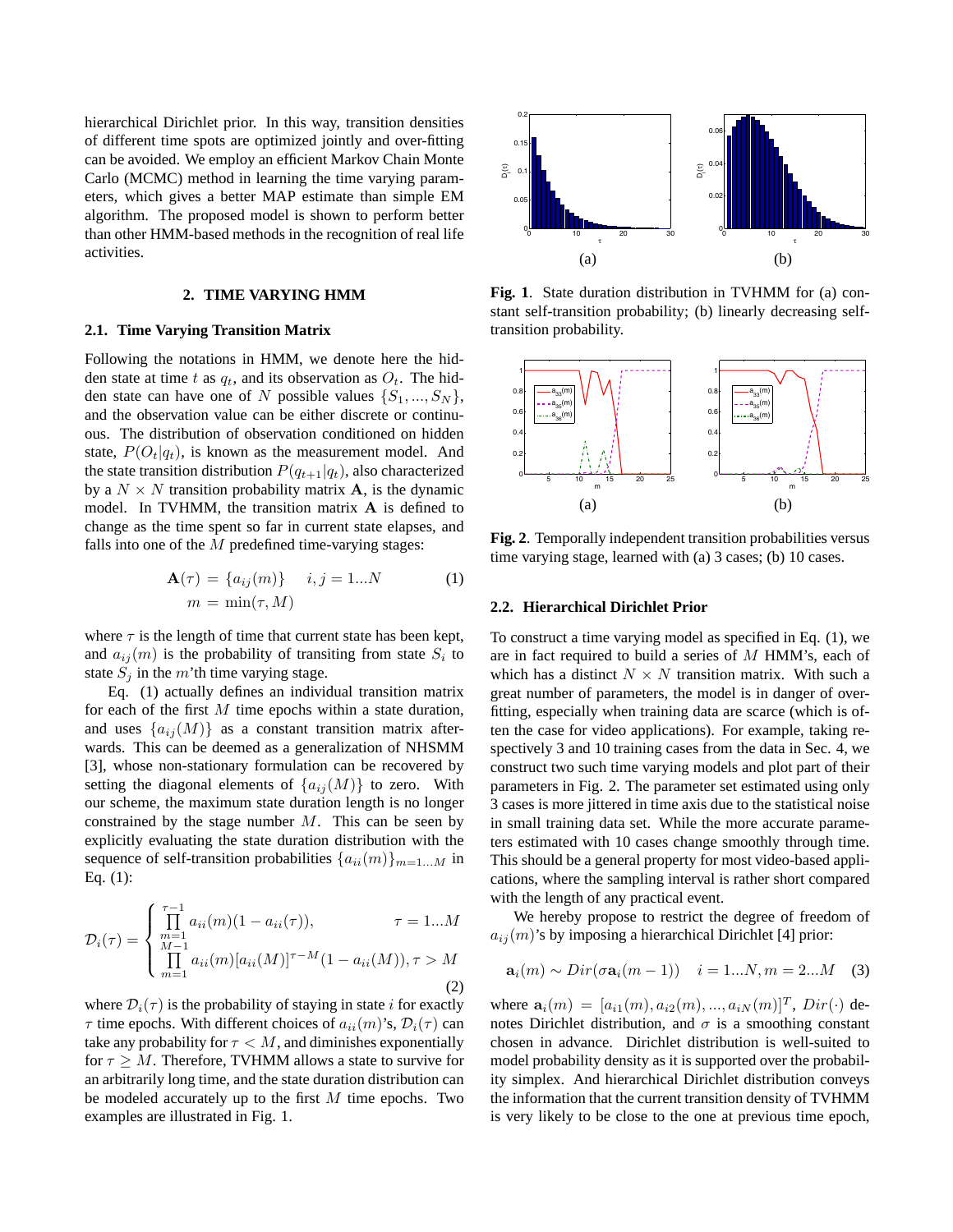which conforms to the smooth parameter changing assumption mentioned above. With the dependence between temporally adjacent parameters taken into account, the statistical uncertainty introduced by small training set can be compensated, and the balance between model flexibility and robustness is achieved in TVHMM.

# **3. LEARNING MAP PARAMETERS**

#### **3.1. Dynamic Bayesian Network Representation**

Since the transition probability in TVHMM depends on the duration of current state, we are required to keep the history of hidden state up to  $M$  epochs in analyzing our model. To simplify the computation, we propose to restore the first order Markovian property of TVHMM by designating an auxiliary hidden variable  $d_t$  to the time varying stage index. Then the model can be represented in the form of dynamic Bayesian network with a new dynamic model governing the joint transition distribution of  $q_t$  and  $d_t$ :

$$
P(q_t^j, d_t^n | q_{t-1}^i, d_{t-1}^m)
$$
  
= 
$$
P(q_t^j | q_{t-1}^i, d_{t-1}^m) P(d_t^n | q_{t-1}^i, d_{t-1}^m, q_t^j)
$$
  
= 
$$
\begin{cases} a_{ij}(m) \delta(n - \min(m+1, M)) & i = j \\ a_{ij}(m) \delta(n-1) & i \neq j \end{cases}
$$
 (4)

where  $q_t^i$  stands for  $q_t = S_i$ ,  $d_t^m$  stands for  $d_t = m$ , and  $\delta(\cdot)$ is delta function. Note that  $d_t$  actually transits in a deterministic way, so its introduction will not expand the dimension of hidden state space too much.

With the model structure defined in Eq. (4), we can apply the general methods of learning and inferring DBN [5] on the proposed TVHMM. The MAP estimate of model parameter can be found using EM algorithm, which iteratively optimizes the following objective:

$$
\max_{\{\mathbf{a}_i(m)\}} P\left(\{\mathbf{a}_i(m)\}|\{q_t, d_t, O_t\}\right) \n\to \max_{\{\mathbf{a}_i(m)\}} P\left(\{q_t, d_t, O_t\}|\{\mathbf{a}_i(m)\}\right) P(\{\mathbf{a}_i(m)\})
$$
(5)

where  $\{a_i(m)\}\$  stands for the time varying parameter set  ${a_i(1)...a_i(M)}$ ,  ${q_t, d_t, O_t}$  is the complete data sequence expected with old parameters, and  $P({\{a_i(m)\}})$  is the joint parameter distribution derived from Eq. (3).

# **3.2. MCMC Sampling**

The joint optimization of Eq. (5) is intractable. The authors of [4] proposed to find an approximated solution with Linear Minimum Mean Square Error (LMMSE) estimator. However, the solution given by LMMSE is often far from true MAP parameter, due to the high dimensionality of the parameter set  $\{a_i(m)\}\$ . Therefore, we propose to simulate the full posterior of  $P(\{a_i(m)\}|\{q_t, d_t, O_t\})$  with MCMC, and use the MCMC sample with the highest posterior probability as our MAP estimate.

Metropolis-Hastings algorithm [6] is employed in the MCMC sampling. Given the current parameter set  $\{a_i(m)\}\,$ a new sample  $\{a_i^*(m)\}$  is generated by sequentially drawing  $\mathbf{a}_i^*(1), \mathbf{a}_i^*(2), \dots \mathbf{a}_i^*(M)$  from Dirichlet distributions centered at the output of LMMSE:

$$
\mathbf{a}_{i}^{*}(m) \sim P(\mathbf{a}_{i}^{*}(m)|\mathbf{a}_{i}^{*}(m-1), \mathbf{a}_{i}(m+1))
$$
  
 
$$
\sim Dir[\sigma \mathbf{a}_{i}^{*}(m-1) + (\sigma + 1)\mathbf{a}_{i}(m+1) + \mathbf{ss}_{i}(m)]
$$
  
(6)

where  $ss_i(m)$  is an N-dimensional vector whose jth element is the expected value of  $\sum_{t} P(q_t^j, q_{t-1}^i, d_{t-1}^m)$ . The terms of  $\mathbf{a}_i^*(m-1)$  and  $\mathbf{a}_i(m+1)$  are dropped from Eq. (6) when they are not defined for  $m = 1$  and  $m = M$ . Thus the overall transition kernel is:

$$
P(\{\mathbf{a}_i^*(m)\}|\{\mathbf{a}_i(m)\})
$$
  
=  $P(\mathbf{a}_i^*(1)|\mathbf{a}_i(2))P(\mathbf{a}_i^*(M)|\mathbf{a}_i^*(M-1))$   
 $\times \prod_{m=2}^{M-1} P(\mathbf{a}_i^*(m)|\mathbf{a}_i^*(m-1), \mathbf{a}_i(m+1))$  (7)

This transition kernel can efficiently explore parameter space with the knowledge provided by LMMSE; at the same time, the uncertainty in sampling grants it a potential to find better MAP estimate. This is why MCMC method is preferred here.

The new sample  $\{a_i^*(m)\}\$ is accepted with probability

$$
P_A = \min\left(1, \frac{P(\{q_t, d_t, O_t\}|\{\mathbf{a}_i^*(m)\})}{P(\{q_t, d_t, O_t\}|\{\mathbf{a}_i(m)\})}\right) \times \frac{P(\{\mathbf{a}_i^*(m)\})P(\{\mathbf{a}_i(m)\}|\{\mathbf{a}_i^*(m)\})}{P(\{\mathbf{a}_i(m)\})P(\{\mathbf{a}_i^*(m)\}|\{\mathbf{a}_i(m)\})}\right) \tag{8}
$$

If accepted,  $\{a_i^*(m)\}$  will take the place of  $\{a_i(m)\}$  in future sampling. The sampling process proceeds until the distribution of accepted samples converges to the parameter posterior of Eq. (5).

#### **4. EXPERIMENTAL RESULTS**

In this section, we evaluate the performance of TVHMM through two real event recognition tasks.

We first try to recognize three basic human motions - running, walking and jumping - with articulation trajectory data provided by [7]. The dimension-reduced data serve as observation here and states are defined as cluster centers found by K-means. For each type of event, a model is learned with 4 training cases. In the testing phase, 6 unseen cases of each type are fed into all the three models, and the normalized likelihood is used as recognition probability. The recognition rates of the correct event averaged over all test cases are listed in Table 1, and the results of HMM and NHSMM are also shown for comparison. The proposed TVHMM achieves much higher recognition rate than the two competitors.